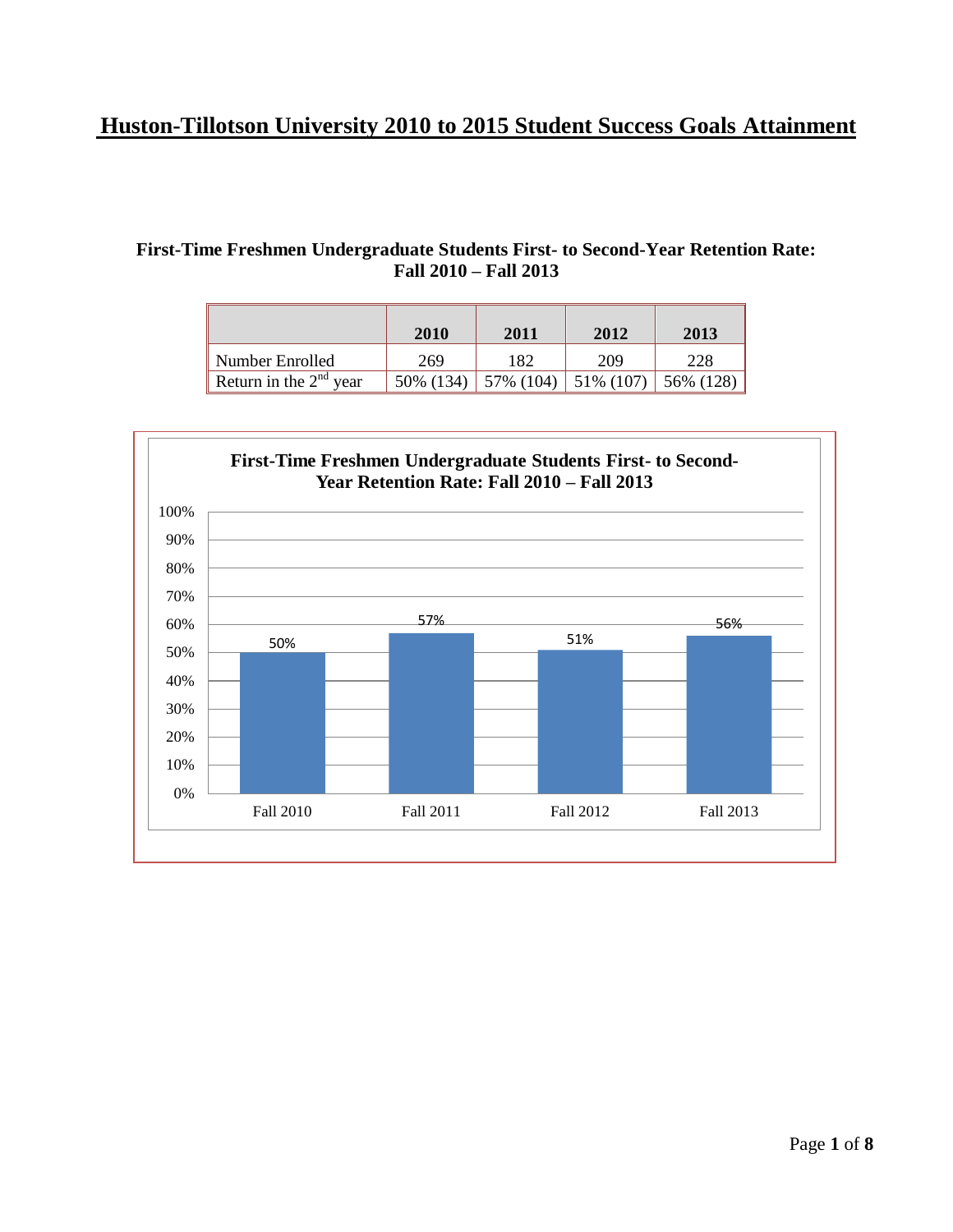| <b>Graduate Year</b> | <b>Number</b> |  |
|----------------------|---------------|--|
| 2010                 | 93            |  |
| 2011                 | 120           |  |
| 2012                 | 130           |  |
| 2013                 | 121           |  |
| 2014                 | 125           |  |





\* Unduplicated Count of total number of completers.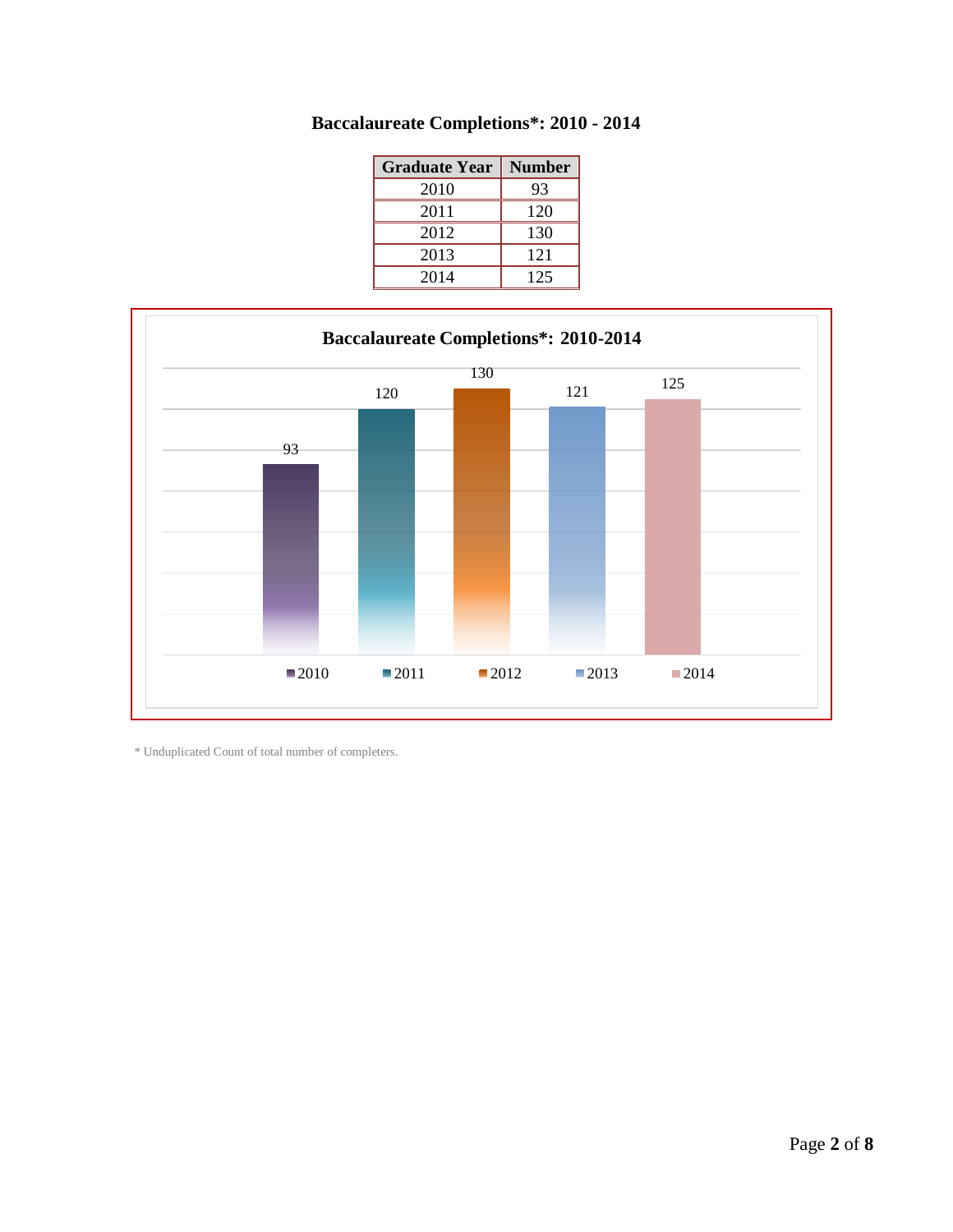| <b>Graduate Year</b> | <b>Number</b> |  |
|----------------------|---------------|--|
| 2010                 |               |  |
| 2011                 | 11            |  |
| 2012                 | 18            |  |
| 2013                 | 20            |  |
| 2014                 | 22            |  |

**STEM\* Baccalaureate Completions\*\*: 2010 - 2014**



\* STEM majors include: Biology, Chemistry, Computer Science, Computer Information Systems, and Mathematics. \*\*Unduplicated Count of total number of completers.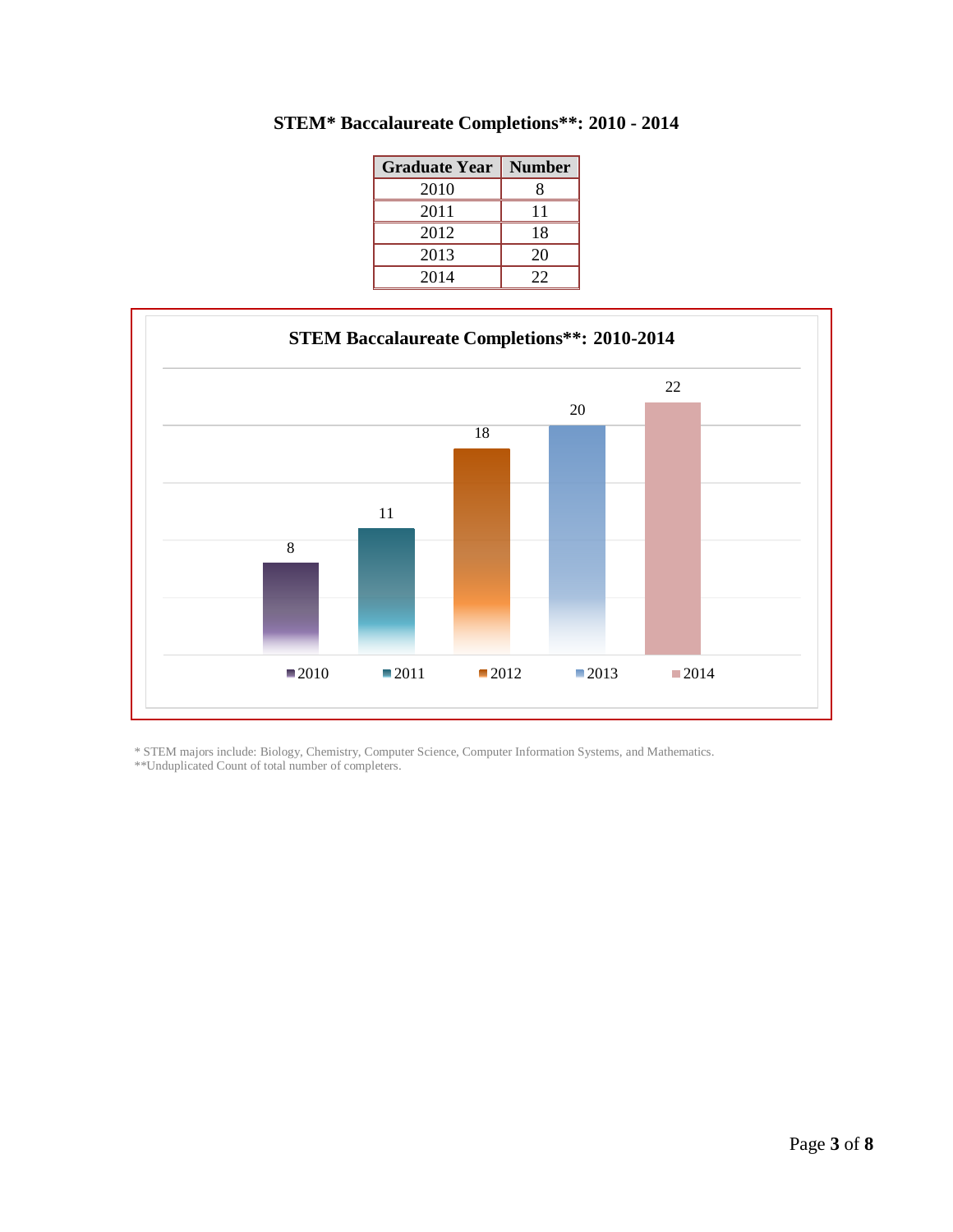| <b>Graduate Year</b> | <b>Number</b> |  |
|----------------------|---------------|--|
| 2010                 | 71            |  |
| 2011                 | 92            |  |
| 2012                 | 97            |  |
| 2013                 | 89            |  |
| 2014                 | 81            |  |





\*Unduplicated Count of total number of completers.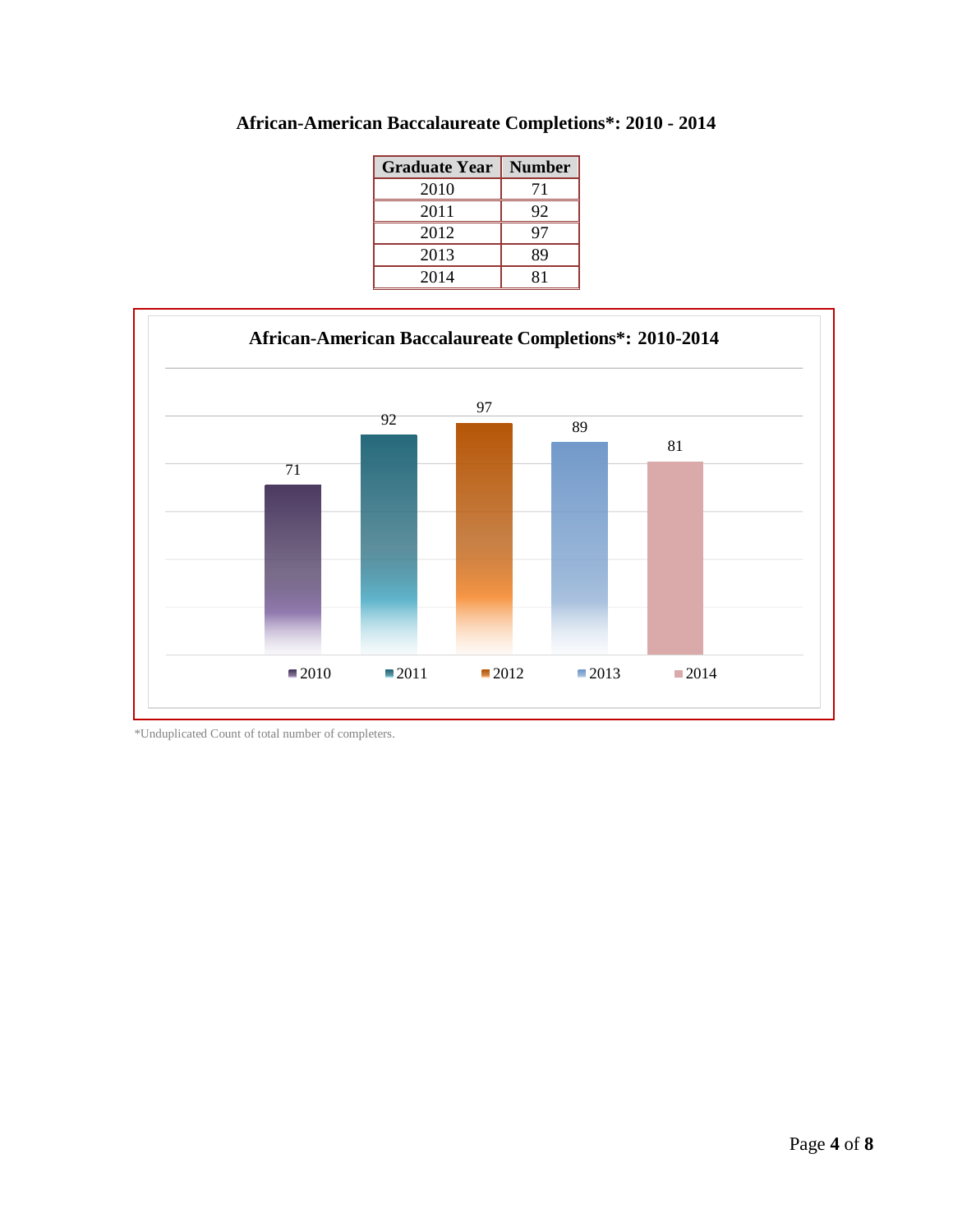| <b>Graduate Year</b> | <b>Number</b> |  |
|----------------------|---------------|--|
| 2010                 | 10            |  |
| 2011                 | 13            |  |
| 2012                 | 22            |  |
| 2013                 | 18            |  |
| 2014                 | 29            |  |

**Hispanic Baccalaureate Completions\*: 2010 - 2014**



\*Unduplicated Count of total number of completers.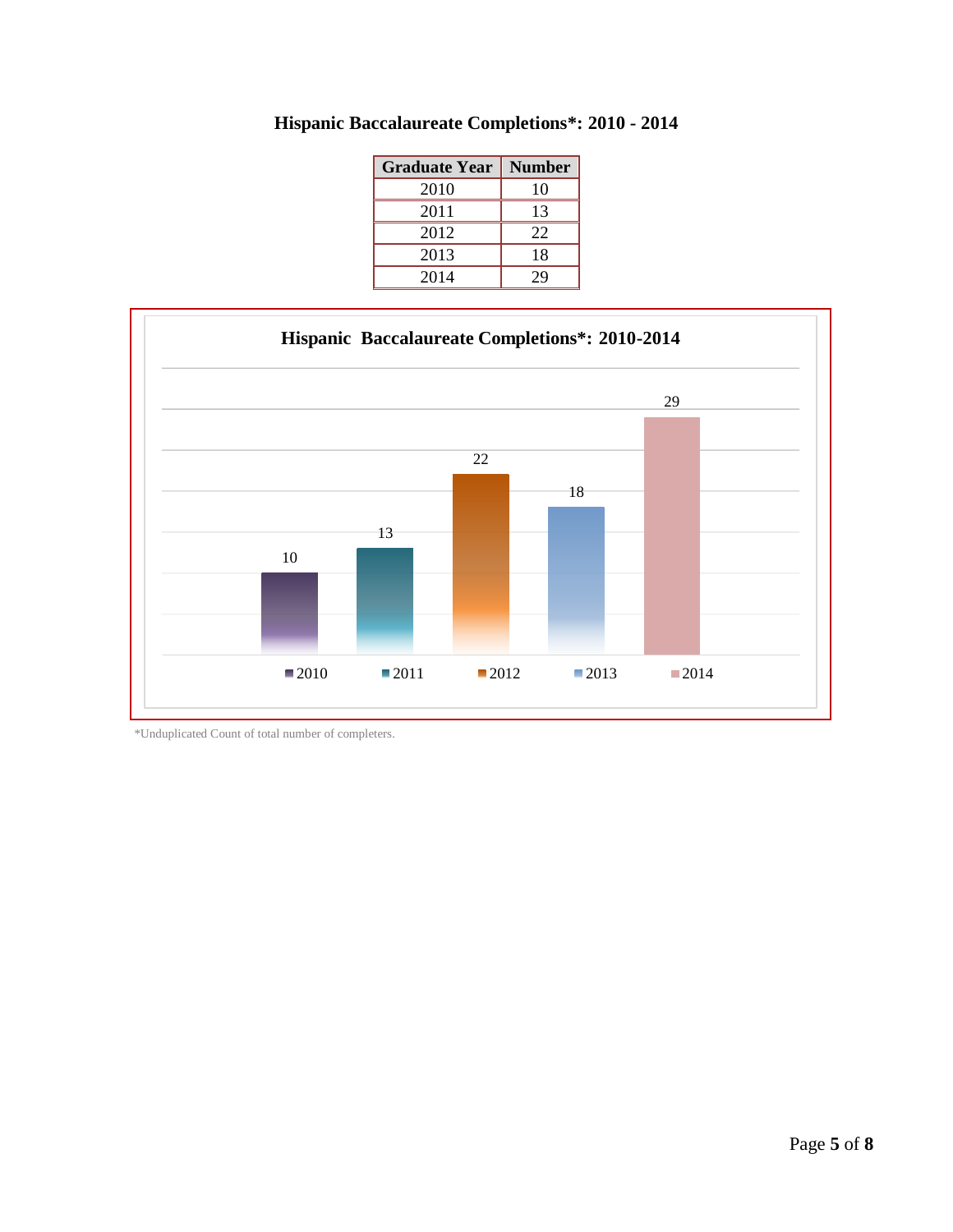## **6- Year Graduation Rate for 2004 – 2008 Cohort Full-time, First-time Undergraduate Students\* Pursuing Bachelor's Degrees: 2010 - 2014**

| <b>Cohort</b><br>Year | 6-Year<br><b>Graduation Rate</b> |
|-----------------------|----------------------------------|
| 2004                  | 24% (44)                         |
| 2005                  | 20% (33)                         |
| 2006                  | 25% (46)                         |
| 2007                  | 26% (48)                         |
| 2008                  | 31\% (56)                        |



\* The result of removing any allowable exclusions from a cohort (or subcohort) because of one of the following documented reasons:

1. The student is deceased or is totally and permanently disabled and thus unable to return to school.

2. The student left school to serve in the armed forces or was called to active duty. (NOT include students already in the military who transfer to another duty station.)

3. The student left school to serve with a foreign aid service of the Federal Government, such as the Peace Corps.

4. The student left school to serve on an official church mission.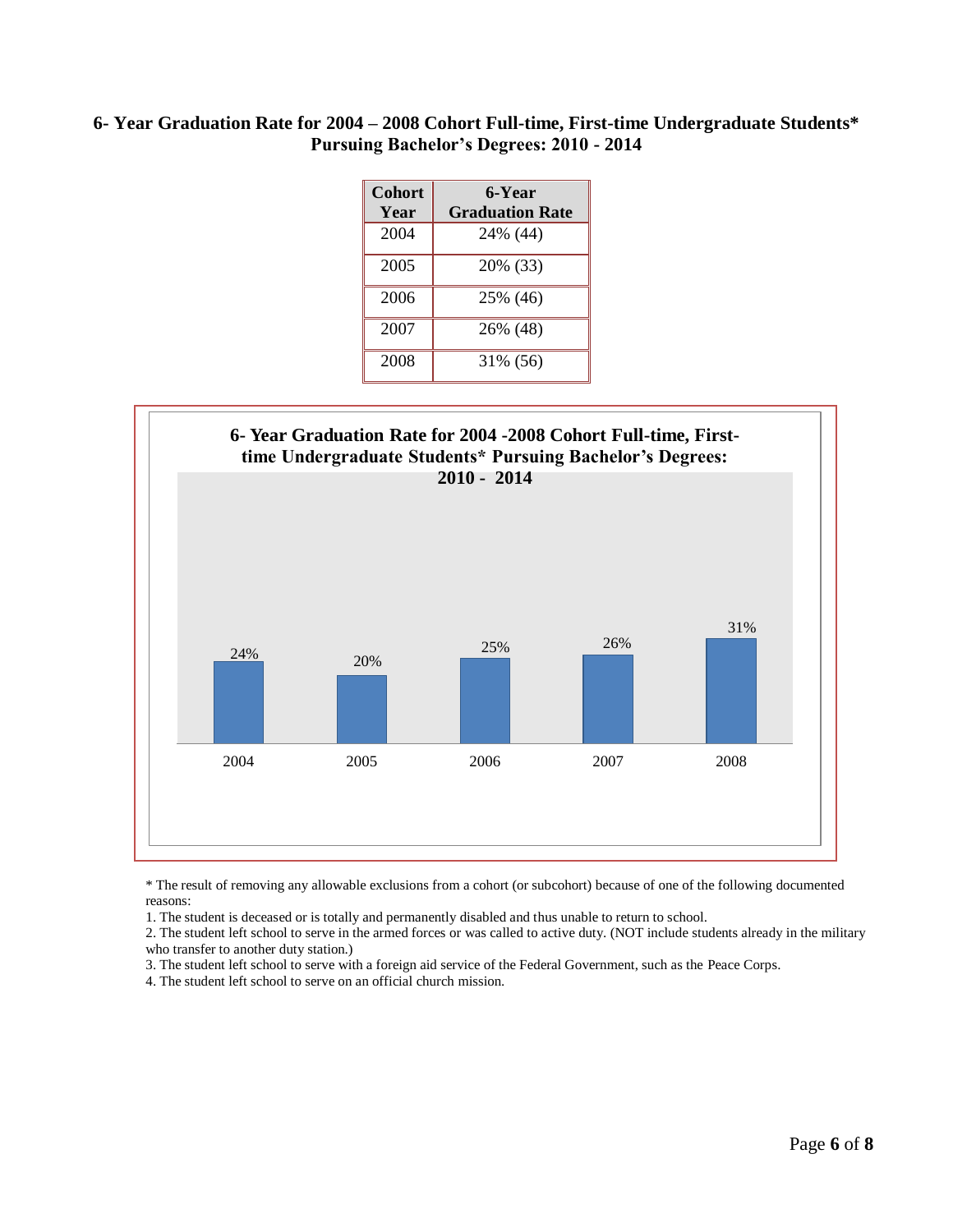## **Undergraduate and Post-Baccalaureate Students Received Standard Texas Teacher Certification: 2010 - 2013**

|                    | 2010 | 2011 | 2012 | 2013 |
|--------------------|------|------|------|------|
| Undergraduate      |      |      |      | Iб   |
| Post-Baccalaureate |      |      | 12   |      |
| Total              | ר ו  |      | 19   |      |